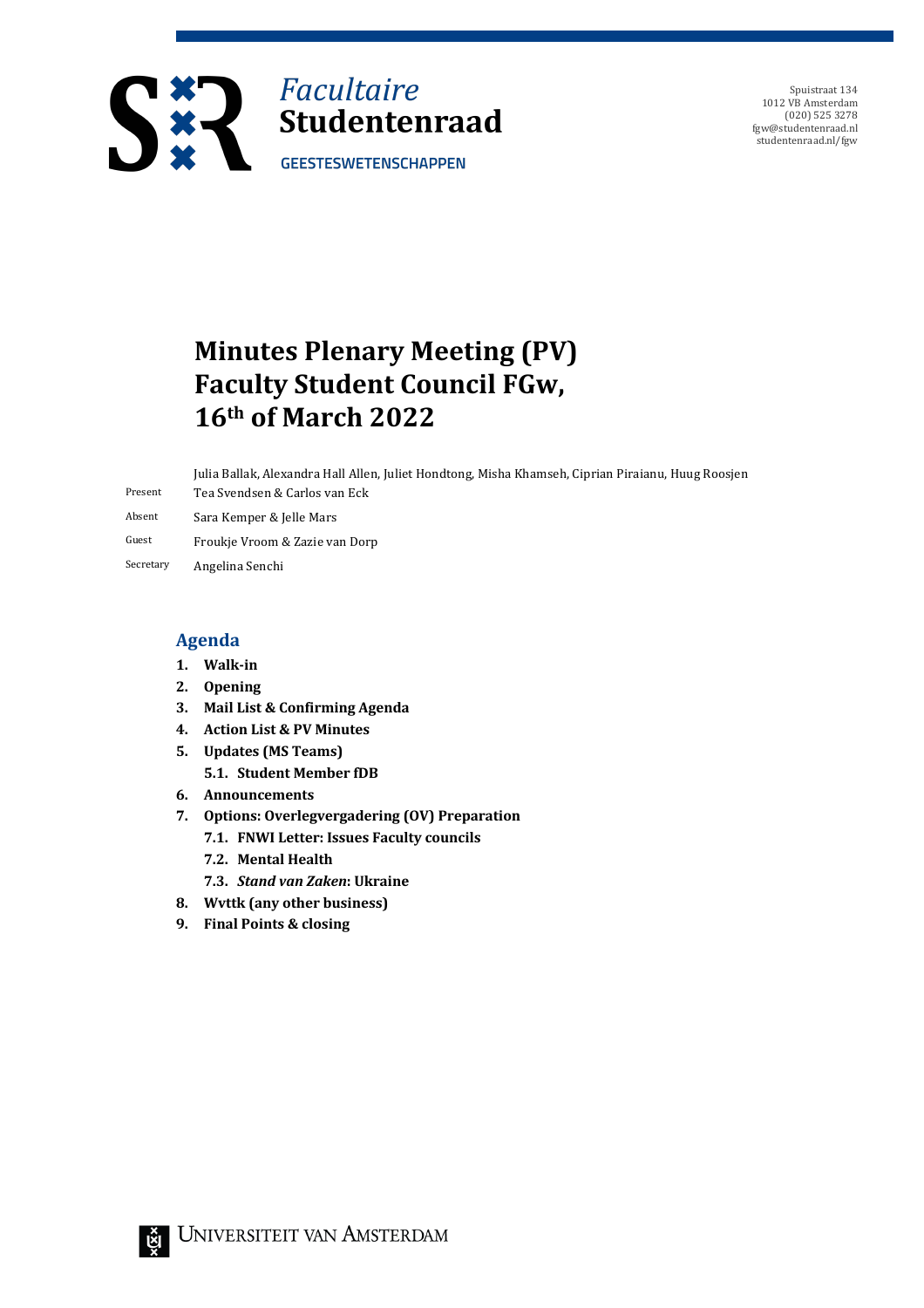

#### **1. Walk-in**

#### **2. Opening**

1 Piraianu opens the meeting at  $09:10$ 

#### **3. Mail List & Confirming Agenda**

2 Piraianu quickly goes over the mail list. He notes that he will be attending the chair meeting and sending

3 feedback regarding the TAQT trainings and transfer weekend. Subsequently, the council goes over the agenda:

#### **Agenda**

- **1. Walk-in**
- **2. Opening**
- **3. Mail List & Confirming Agenda**
- **4. Action List & PV Minutes**
- **5. Updates** (MS Teams)
	- **5.1. Student Member fDB**
- **6. Announcements**
- **7. Options: Overlegvergadering (OV) Preparation**
	- **7.1. FNWI Letter: Issues Faculty councils**
	- **7.2. Mental Health**
	- **7.3.** *Stand van Zaken***: Ukraine**
- **8. Wvttk (any other business)**
- **9.** Final Points & closing The agenda is set unchanged.

4 Ballak would like to take a moment during Wvttk to speak about the available council positions. Piraianu

5 offers to do this at announcements instead. The agenda is set unchanged.

#### **4. Action List & PV Minutes**

6 The council geos over the action list:

#### **Action List**

| $7\phantom{.0}$<br>8 | 210603-01 | The FSR FGw 2021-2022 will have a conversation to establish their stance<br>regarding the democratization of the dean position.                                                                                                        |
|----------------------|-----------|----------------------------------------------------------------------------------------------------------------------------------------------------------------------------------------------------------------------------------------|
| Q<br>10<br>11        |           | (Edited 220223)) Mars and Kemper will present a meeting piece March 2 <sup>nd</sup><br>$\bullet$<br>[2022] in order to facilitate this discussion.<br>(220223) Kemper will set up a letter for councillors to comment on.<br>$\bullet$ |
| 12<br>13             | 211101-01 | (Edited 220223) Svendsen will format the year review document for the PV of the<br>March 2 <sup>nd</sup> [2022].                                                                                                                       |
| 14<br>15             |           | Scrapped. Svendsen will think about possibly renting the review at the PV.                                                                                                                                                             |
| 16<br>17             | 220121-01 | ELC will look into the role of intersectionality within the UvA diversity policy.                                                                                                                                                      |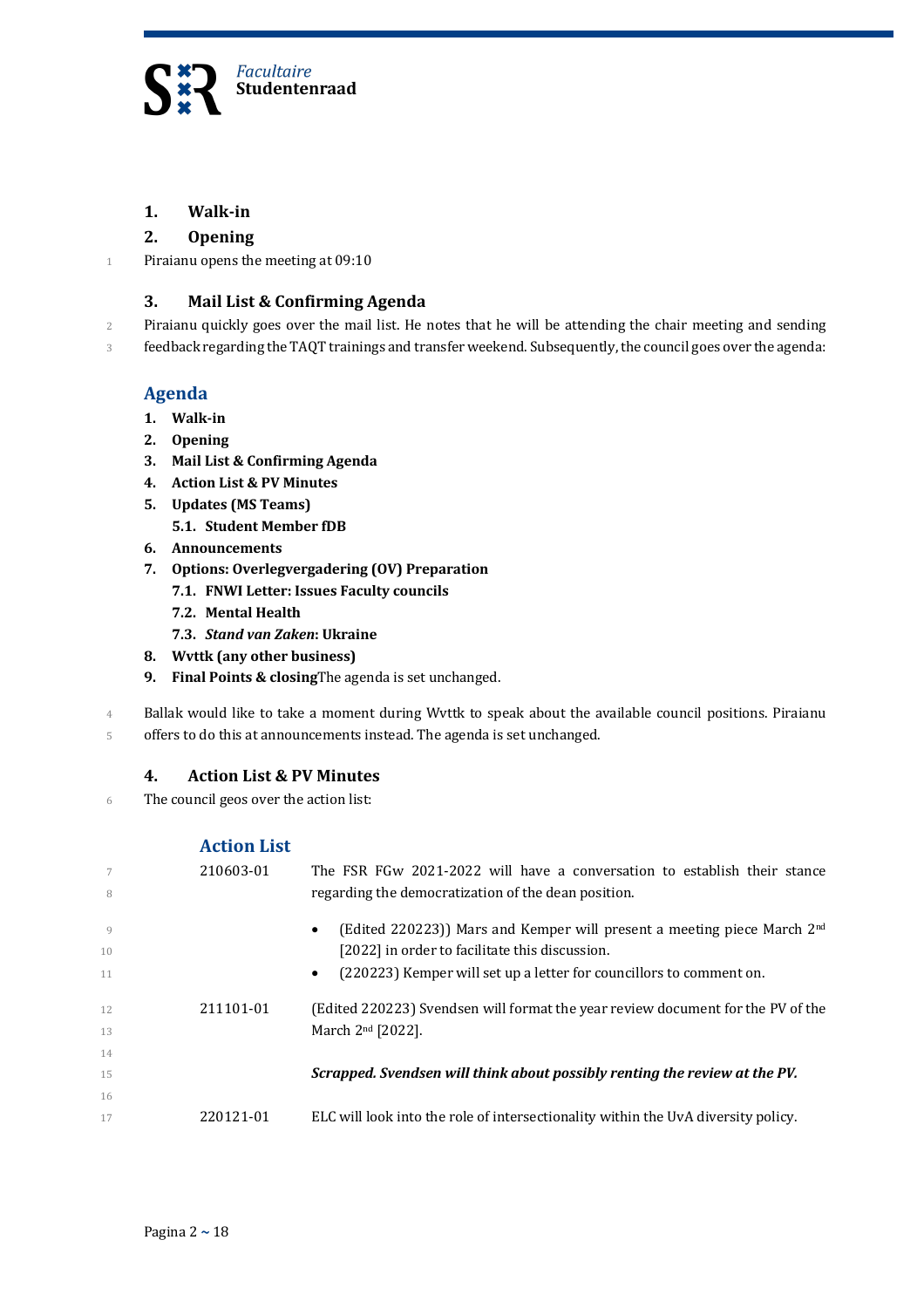

| $\mathbf{1}$<br>$\overline{c}$ |                                                | (220223) Kemper will consult old minutes to find out what the council meant<br>$\bullet$<br>by this particular point on intersectionality. |
|--------------------------------|------------------------------------------------|--------------------------------------------------------------------------------------------------------------------------------------------|
| 3                              | 220211-03                                      | The working groups (ELC + OPR) will brainstorm ideas on how to spend the council                                                           |
| 4                              |                                                | budget and share their ideas at the PV.                                                                                                    |
| 5                              |                                                |                                                                                                                                            |
| 6                              |                                                | The council will discuss this topic at the upcoming brainstorm day.                                                                        |
| 7                              |                                                |                                                                                                                                            |
| 8                              | 220216-02                                      | Regarding the issue of council work pressure, democratic legitimacy, lack of willing                                                       |
| 9                              |                                                | elected candidates, overrepresentation of council assistants, etc.:                                                                        |
| 10                             |                                                | OPR will discuss these issues and the FNWI letter on the same subject during<br>$\bullet$                                                  |
| 11                             |                                                | their working group meeting in the week of 21 <sup>st</sup> of February 2022.                                                              |
| 12                             |                                                |                                                                                                                                            |
| 13                             |                                                | Scrapped.                                                                                                                                  |
| 14                             |                                                |                                                                                                                                            |
| 15                             |                                                | The council will discuss these issues plenary upon OPR's incentive.                                                                        |
| 16                             |                                                | Hall Allen has shared a meeting piece on the matter in the Week of The FSR and                                                             |
| 17                             |                                                | the council will be discussing the matter at the upcoming OV.                                                                              |
| 18                             |                                                |                                                                                                                                            |
| 19                             | 220223-01                                      | The council will send all student association an email and/or asks Bart Gijwijt to                                                         |
| 20                             |                                                | publish a note in the faculty newsletter to inform them that funds have been made                                                          |
| 21                             |                                                | available for the associations to, for example, organize social events.                                                                    |
| 22                             |                                                |                                                                                                                                            |
| 23                             |                                                | Svendsen recommends putting their focus on Gijswijt considering he's eager to                                                              |
| 24                             |                                                | help. Furthermore, the council is only aware of Kemper contacting the other                                                                |
| 25                             |                                                | parties over the phone.                                                                                                                    |
| 26<br>27                       | 220302-01                                      | At TTO the council's Daily Board will ask the fDB what they're doing for students                                                          |
| 28                             |                                                | affected war situations in a general sense.                                                                                                |
| 29                             |                                                |                                                                                                                                            |
| 30                             |                                                | Scrapped. Will also be discussed as an update during the OV.                                                                               |
| 31                             |                                                |                                                                                                                                            |
| 32                             | 220309-01                                      | Hondtong will add the Diversity Commitment amendments to the Huishoudelijk                                                                 |
| 33                             |                                                | Reglement as discussed during the 220309 PV.                                                                                               |
| 34                             |                                                |                                                                                                                                            |
| 35                             |                                                | The council goes over the minutes page by page and confirms the report of February 23rd and March 2 <sup>nd</sup> , 2022.                  |
| 36                             |                                                | Svendsen remarks that the pending decision can be deleted, Senchi agrees and comment that she will remove                                  |
| 37                             | it from the minutes of March 2 <sup>nd</sup> . |                                                                                                                                            |

#### **5. Updates** (MS Teams)

#### **5.1. Student Member fDB/CoH/GSH**

38 Vroom is interested to know how the council experienced their introduction lunch with the new dean, 39 Marieke de Goede. Piraianu explains that he experiences it as very pleasant and Ballak adds that De Goede 40 seemed very interested in the council's opinions. Among other things, the council and dean discussed their **goals for the faculty.** 

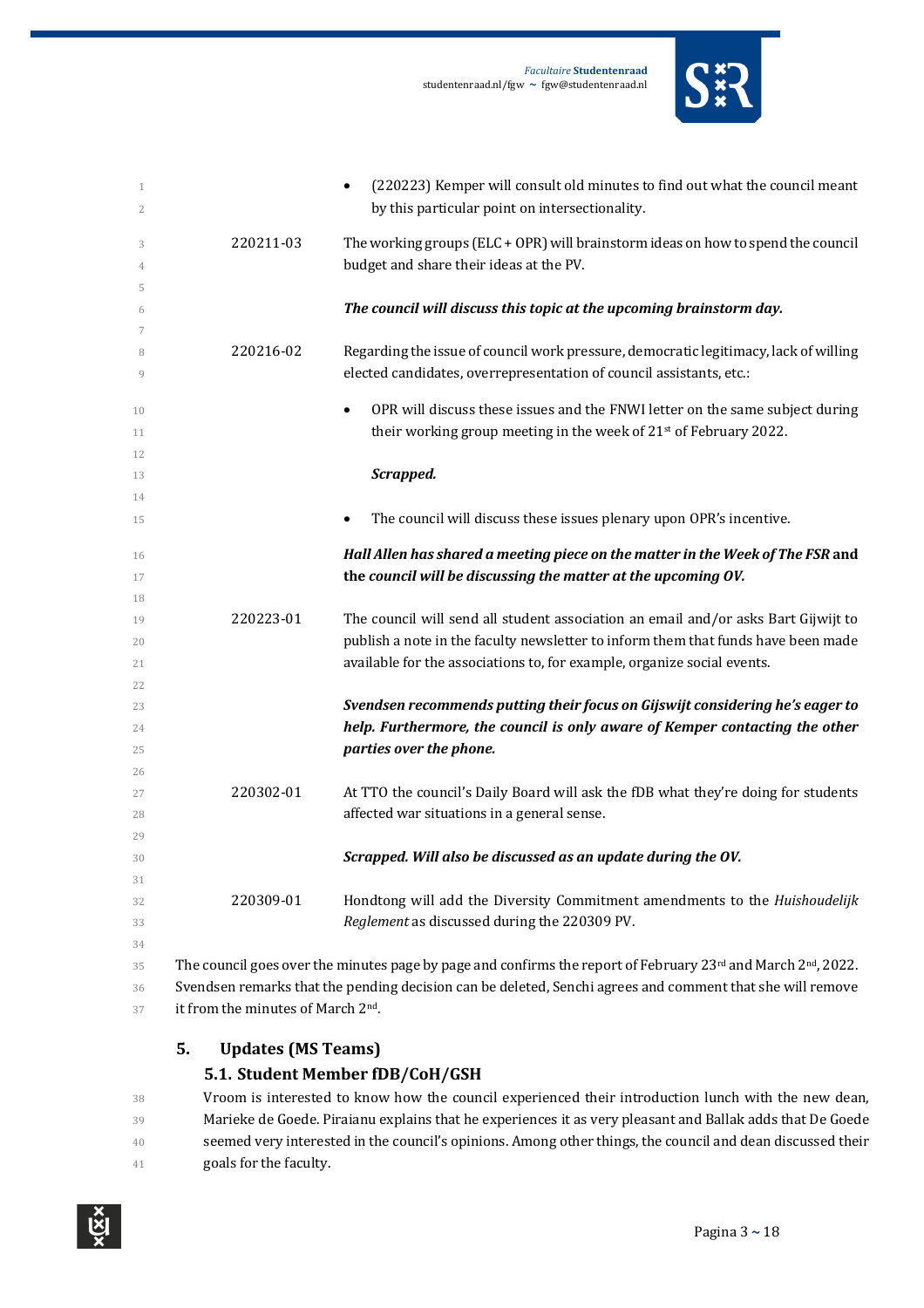

1 Furthermore, Vroom and the council discuss the opening of BG3, the board's new location, and how it has 2 physically separated the faculty's administration from its students.

#### **6. Announcements**

3 Kemper is absent and has mandated Svendsen, Mars is absent and has mandated Van Eck. Ballak informs the 4 council that there is an empty spot in the councils Daily Board, which council assistants - like members - are 5 also allowed to fill. Moreover, the council is also looking for someone to replace Sara Verveer as the council's 6 treasurer. The councilors will be given some time to consider their interest for the available position and at a 7 later moment the DB will circle back on this topic to discuss candidacy.

8

9 *Vroom leaves*

10 *Van Dorp enters the meeting* 

#### **7. Options:** *Overlegvergadering* **(OV) Preparation**

11 The council goes over the OV minutes' pro memorie and action list:

| 12       |                    |                                                                              |
|----------|--------------------|------------------------------------------------------------------------------|
| 13       | <b>Pro memorie</b> |                                                                              |
| 14       | 200511-01          | The dean makes a short summary of the important points on Corona             |
| 15       |                    | so that the FSR can advise on this.                                          |
| 16       | 201208-01          | Reijnen will update the council on developments regarding                    |
| 17       |                    | the honours programmes and the structure of the<br>evaluation                |
| 18       |                    | proceedings (edited 211104).                                                 |
| 19       | 210617-01          | The Directeur<br>Bedrijfsvoering will update<br>the                          |
| 20       |                    | council in 2022 regarding any developments as a consequence of the           |
| 21       |                    | advice by the working group Studeren met een functiebeperking                |
| 22       |                    | (edited 211104).                                                             |
| 23       |                    |                                                                              |
| 24       | <b>Action list</b> |                                                                              |
| 25       | 210617-02          | (edited 220210) The board's secretariat schedules a meeting between          |
| 26       |                    | Reijnen and the FSR FGw 2021-2022 to discuss the Diversity and               |
| 27       | 211216-01          | Inclusivity survey.<br>betrekking<br>Met<br>Ba                               |
| 28       |                    | voertaalwijziging<br>tot<br>de<br>de<br>van                                  |
| 29       |                    | Cultuurwetenschappen:                                                        |
| 30       |                    | Het bestuur doet navraag bij de OPD om het standpunt van de<br>$\bullet$     |
| 31       |                    | Opleidingscommissie en diens zorgen aangaande de wijziging                   |
| 32       |                    | vast te stellen. Daarna brengt het bestuur verslag uit bij de                |
| 33       |                    | raad.                                                                        |
| 34       |                    | Can be scrapped.                                                             |
|          |                    |                                                                              |
| 35       | 211216-02          | Met betrekking tot het Actieplan FSP:                                        |
| 36       |                    | Aangaande de '[] intensivering en facilitering van samenwerking<br>$\bullet$ |
| 37       |                    | met externe partijen, en het uitbouwen van de geïdentificeerde               |
| 38       |                    | ecosystemen' zal Zwiep een PowerPointpresentatie delen die de                |
| 39       |                    | 'menukaart' conceptueel uiteenzet (geredigeerd 220210).                      |
| 40       |                    |                                                                              |
| 41       |                    | Can be scrapped.                                                             |
| 42<br>43 | 220210-01          | Regarding diversity and recommended changes for FGw locations:               |
|          |                    | The council will set up a preliminary list of concrete<br>$\bullet$          |
| 44<br>45 |                    | recommended changes.                                                         |
| 46       |                    | Based on the preliminary list the board, council and Facility                |
| 47       |                    | Services will have a meeting regarding this topic.                           |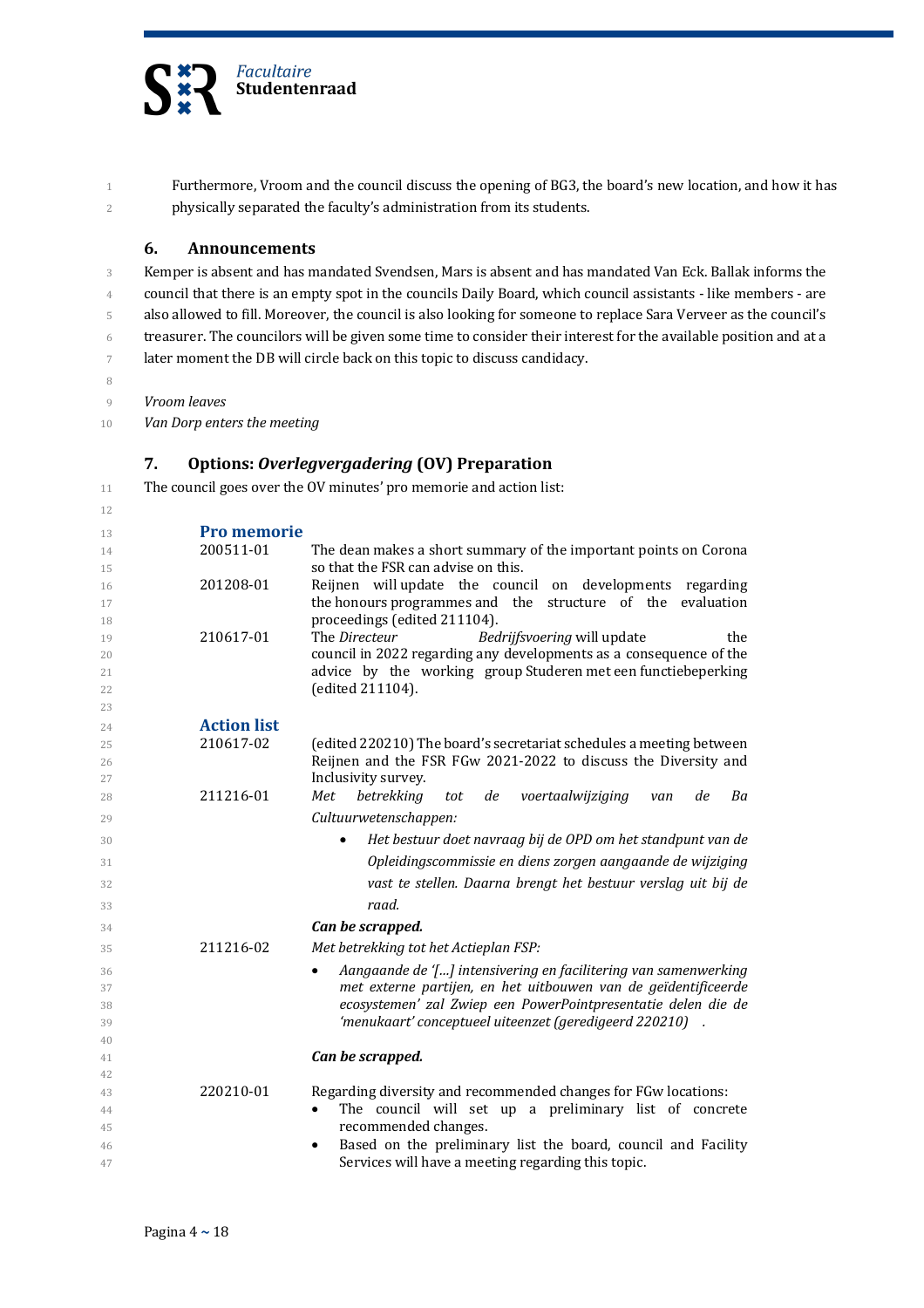

5

- $220210-02$  Regarding Tutoring:
- 3 **•** Van Wesemael will make sure the data from the tutoring <sup>4</sup> evaluations in January 2022 is shared with the council

6 Regarding this being the new dean's first  $\overline{O}V$  with the FSR, the council is made aware that they are in control of what the tone of future OVs can be. Fred Weerman had been an experienced an administrator when the 8 new council started this year, which forced them to take his lead. Currently, the council is the experienced 9 party in the meetings with the dean and is now in charge of leading the type of discourse and deciding the 10 level of formality at the OV.

#### **7.1. FNWI Letter: Issues Faculty councils**

- 11 Hondtong explains that the letter mentions four key points to attract more potential candidates and to 12 prevent councilors from dropping out: 1) getting a higher stipend, 2) getting credits (similar to the situation 13 at Political Science; the students get a stipend and credits), 3) exemption form the N+1 rule, and 4) getting 14 a letter of recommendation from the dean. Hondtong would like to goesover these topics point by point, 15 starting with the stipend.
- 16 The CSR receives a *commissietoeslag* which is €40 higher than the FSR FGw members *onkostenvergoeding*.
- 17 They also note how the humanities faculty is responsible for more programs than law, which means they 18 have to put in more work but receive the same amount of compensation. However, it is unlikely that getting
- 19 a higher stipend can arranged short term they are expecting to have to wait for two years. Moreover, other 20 faculty councils might deem separate funding from the faculty budget for this purpose to be unfair.
- 21 Hondtong is interested to know what the council believes would be a fair amount for the stipend. Ballak fees 22 they should try to get more months from the *profileringsofonds*. Hondtong will do so and refer to the 23 differences between the Law and Humanities workload. The council is also asked to consider that part-time
- 24 students, who'd have more time for council work, aren't eligible for a grant at all.
- 25 Regarding credits for a council year, De Goede has already demonstrated her interest in such an idea. The 26 council will try to aim high in order to gain a fair number of credits for council work.
- 27 Hall Allen indicates she is in favor of demanding the N+1 rule be scrapped. She recognizes that it might not 28 apply to cum laude regulations at the faculty, but it does for the honors program. The council also feels that 29 the difference between the policies for cum laude an hoors should be clarified. Ballak wonders why honors 30 are part of the OER A if their policies are program specific.
- 31 Regarding the letter of recommendation from the dean, the council considers several options for making 32 sure such a request doesn't negatively affect the dynamic between the board and the council: 1) the council 33 writes the recommendation letter for the dean to sign, 2) the council writes starting points for the board to 34 draw inspiration from to write a signed letter, 3) the board will write the letter without the council's input. 35 Moreover, councilors should have the option to choose whether they want a letter, in case they have any 36 **objections to receiving such a letter.**

#### **7.2. Mental Health**

37 To make sure the council finally gets a response the council will send an unsolicited advice instead of a 38 memo on the topic. The current document entails a summary of the previous memos and request updates 39 on the status of promises made during the OV discussions. It also discusses some the content of the Mental <sup>40</sup> Wellbeing Workgroup by Sanne Klaver. Ballak notes that they looked over the model for study advisors and <sup>41</sup> calculated the number of study advisors that should be available to the number of students. Currently there 42 is 1 study advisor per 638 students, a shocking statistic. The ratio is better than at the other faculties but 43 still seriously unsustainable for and irresponsible to both advisors and students. The council expects the

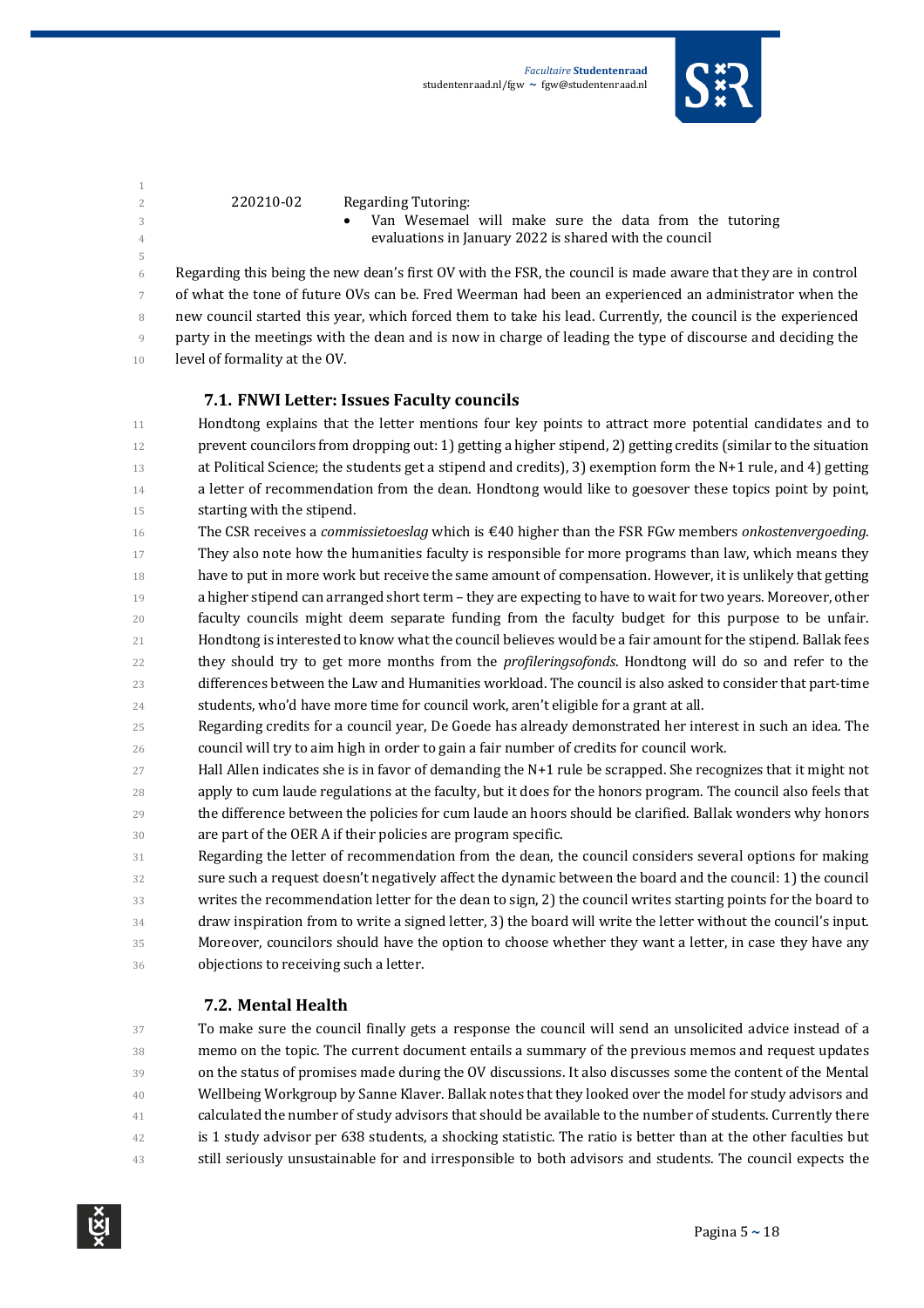

10

1 lockdown to have a long-lasting effect on student mental health, but currently the only way to get to 2 workshops and other tools is via the study advisors, who are, of course, already faced with an insane number 3 of students. The council will prepare for a response from the board, likely, saying that not all students need 4 a study advisor. Moreover, they should ask input from the study advisors on this particular topic too. ELC 5 and OPR will work to turn their remarks in the document into concrete actions they can demand, and they 6 will consider setting up deadlines for the action points they wish to acquire during the OV.

8 **Voting proposal:** The FSR FGw 2021-2022 proposes to mandate ELC to finish the unsolicited advice 9 on mental heakth and to send it to the fDB.

|                      | In favour   Against   Blank   Abstain |  |  |
|----------------------|---------------------------------------|--|--|
| <b>TOF</b>           |                                       |  |  |
| Activistenpartij UvA |                                       |  |  |

11 12 The proposal is **adopted**. The FSR FGw 2021-2022 will mandate ELC to finish the unsolicited advice 13 on mental heakth and to send it to the fDB.

#### **7.3.** *Stand van Zaken***: Ukraine**

14 Piraianu offers to become a speaker for this part of the OV, where he will make sure the board informs 15 students of the available options regarding the situation.

#### **8. Wvttk (any other business)**

16 Ballak notes that in support of Ukraine, the council should create a social media post to reach out to students 17 who know the Russian and Ukrainian language and are willing and/or able to volunteer at the refugee center 18 at Java-eiland. The majority of the council is in favor of sharing such a post.

#### **9.** Final Points & Closing

19 The meeting is closed 10:46.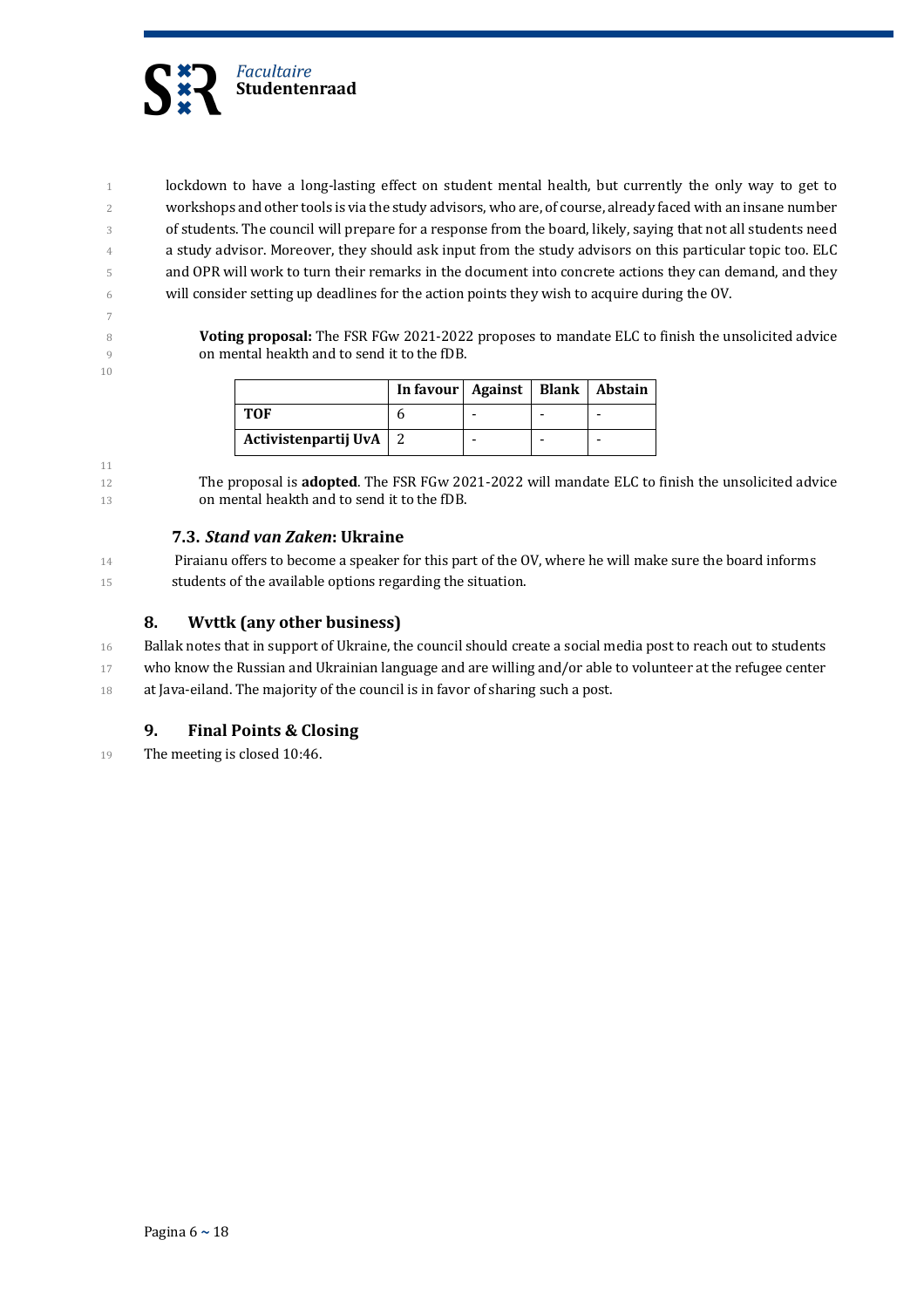

|              | <b>Action List</b> |                                                                                                    |
|--------------|--------------------|----------------------------------------------------------------------------------------------------|
| $\mathbf{1}$ | 210603-01          | The FSR FGw 2021-2022 will have a conversation to establish their stance regarding the             |
| 2            |                    | democratization of the dean position.                                                              |
| 3            |                    | (Edited 220223)) Mars and Kemper will present a meeting piece March 2 <sup>nd</sup> [2022] in<br>٠ |
| 4            |                    | order to facilitate this discussion.                                                               |
| 5            |                    | (220223) Kemper will set up a letter for councillors to comment on.<br>$\bullet$                   |
| 6            | 211101-01          | (Edited 220223) Svendsen will format the year review document for the PV of the March              |
| 7            |                    | $2nd$ [2022].                                                                                      |
| 8            | 220121-01          | ELC will look into the role of intersectionality within the UvA diversity policy.                  |
| 9            |                    | (220223) Kemper will consult old minutes to find out what the council meant by this<br>$\bullet$   |
| 10           |                    | particular point on intersectionality.                                                             |
| 11           | 220211-03          | The working groups (ELC + OPR) will brainstorm ideas on how to spend the council budget            |
| 12           |                    | and share their ideas at the Council Brainstorm Day (edited 220316).                               |
| 13           | 220216-02          | Regarding the issue of council work pressure, democratic legitimacy, lack of willing elected       |
| 14           |                    | candidates, overrepresentation of council assistants, etc.:                                        |
| 15           |                    | OPR will discuss these issues and the FNWI letter on the same subject during their                 |
| 16           |                    | working group meeting in the week of 21 <sup>st</sup> of February 2022                             |
| 17           |                    | The council will discuss these issues plenary upon OPR's incentive.<br>٠                           |
| 18           | 220223-01          | The council will send all student association an email and/or asks Bart Gijwijt to publish a       |
| 19           |                    | note in the faculty newsletter to inform them that funds have been made available for the          |
| 20           |                    | associations to, for example, organize social events.                                              |
| 21           | 220302-01          | At TTO the council's Daily Board will ask the fDB what they're doing for students affected         |
| 22           |                    | war situations in a general sense.                                                                 |
| 23           | 220309-01          | Hondtong will add the Diversity Commitment amendments to the Huishoudelijk Reglement               |
| 24           |                    | as discussed during the 220309 PV.                                                                 |

### **Action List**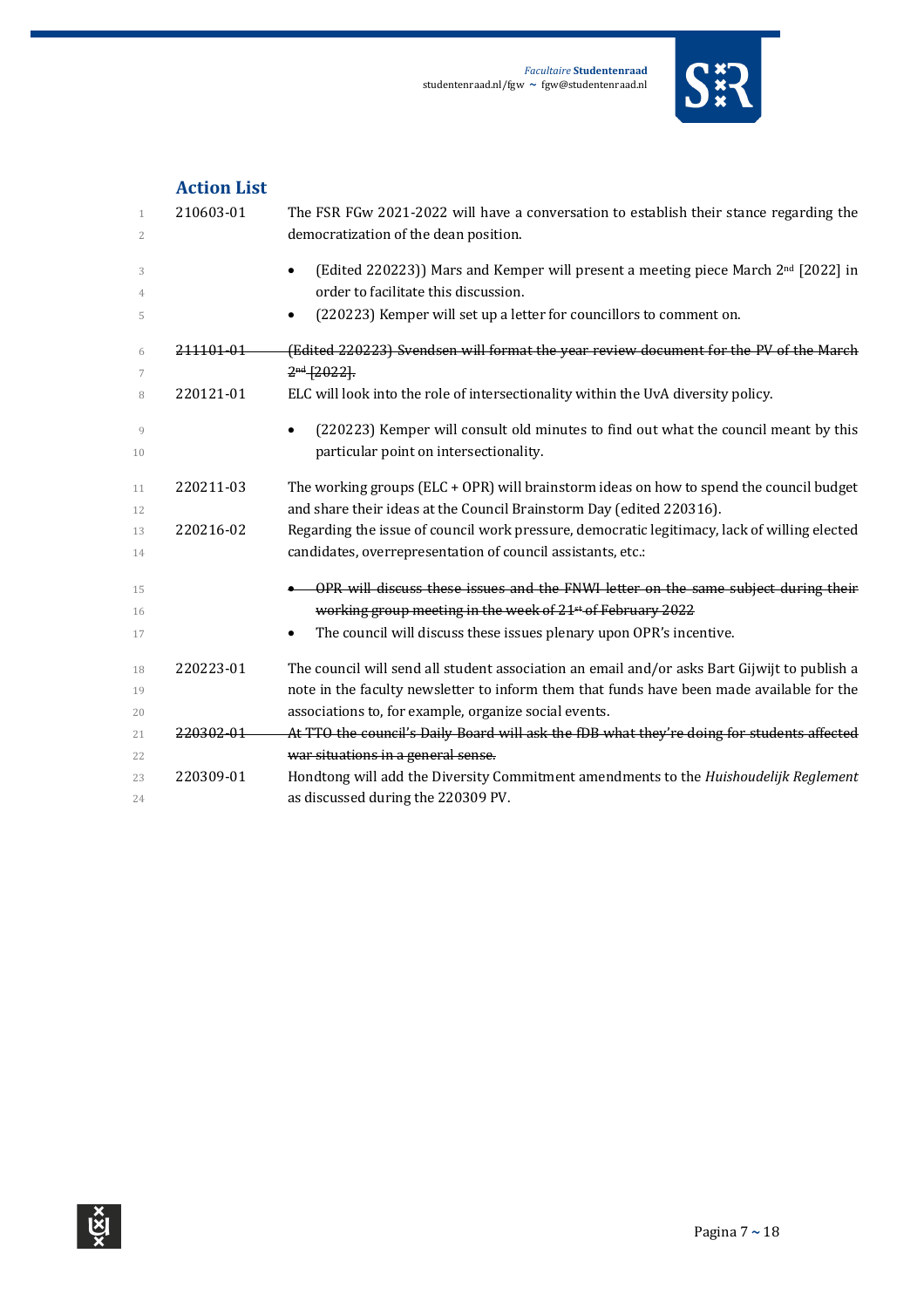

#### **Pro Memori**

| $\mathbf{1}$               | 190904-01 | When communicating the AS must always be placed in the cc.                                                |
|----------------------------|-----------|-----------------------------------------------------------------------------------------------------------|
| $\overline{2}$             | 190904-02 | A list of improvements for the Heidag must be prepared for next year.                                     |
| 3                          | 190904-04 | The FSR - DB action list must be discussed for OVs, both internally and during                            |
| $\overline{4}$             |           | the VO.                                                                                                   |
| 5                          | 190911-01 | The Technical Chair always needs to be invited for PVs prior to an OV.                                    |
| 6                          | 190911-02 | The Council needs to deliver all documents required before the start of the PV.                           |
| $\boldsymbol{7}$<br>$\, 8$ | 190911-02 | As soon as the website is updated the FSR decides on who will be responsible for updating<br>the minutes. |
| 9                          | 191001-01 | The AS makes sure at the end of the year all private information of the Councilors is deleted.            |
| 10                         | 190916-05 | The Council promotes their facebook page actively.                                                        |
| 11                         | 191005-01 | All documents will be saved in the archive (MS Teams) (edited 220121)                                     |
| 12                         | 200128-02 | The AS adds the living documents to the archive (MS Teams) (edited 220121)                                |
| 13                         | 200325-01 | The secretary deletes the Zoom PV recordings at the end of the year (edited 220121)                       |
| 14                         | 200310-01 | Sustainability is always taken into account while working on files.                                       |
| 15                         | 200525-01 | The Council adds documents in Word or .pdf for the record or verslaglegging in the Week of                |
| 16                         |           | the FSR.                                                                                                  |
| 17                         | 200525-02 | In case of absence - and especially for members with voting rights - the Councilors should                |
| 18                         |           | be informed on time and mandate someone.                                                                  |
| 19                         | 200525-03 | The council refers to itself as FSR FGw and uses pronoun 'it'.                                            |
| 20                         | 200911-01 | When PVs are scheduled on Mondays the council will go over section 3.3.b. of the HR again                 |
| 21                         | 200911-02 | The FSR-FGw (edited 220121) will look into possible actions when more information                         |
| 22                         |           | regarding the UvA-Huawei collaboration is brought forward by the CSR.                                     |
| 23                         | 201126    | When referring to certain job titles and technical terms the council will use Dutch                       |
| 24                         |           | terminology to avoid confusion between the council and board.                                             |
| 25                         | 201210    | ELC (edited 220121) will look into the role of intersectionality within the UvA diversity                 |
| 26                         |           | policy.                                                                                                   |
| 27                         | 201204    | The council will meet up as soon as government restrictions allow 10-15 people to get                     |
| 28                         |           | together again                                                                                            |
| 29                         | 210408    | Regarding formal letters by the council                                                                   |
|                            |           |                                                                                                           |
| 30                         |           | For every formal letter the council writes, at least, 2 editors will be appointed to check<br>a)          |
| 31                         |           | the letter for (but not limited to) argumentative, stylistic, vocabulary, grammar and                     |
| 32                         |           | structural flaws in order to improve it.                                                                  |
| 33                         |           | The writer(s) of the formal letters will notify the editors in time for the deadline or PV<br>b)          |
| 34                         |           | to check its contents.                                                                                    |
|                            |           |                                                                                                           |
| 35                         | 210701    | The council will ask the board to send over Word-files, when the council is required to/feels             |
| 36                         |           | the need to supply them with in-text textual edits/commentary.                                            |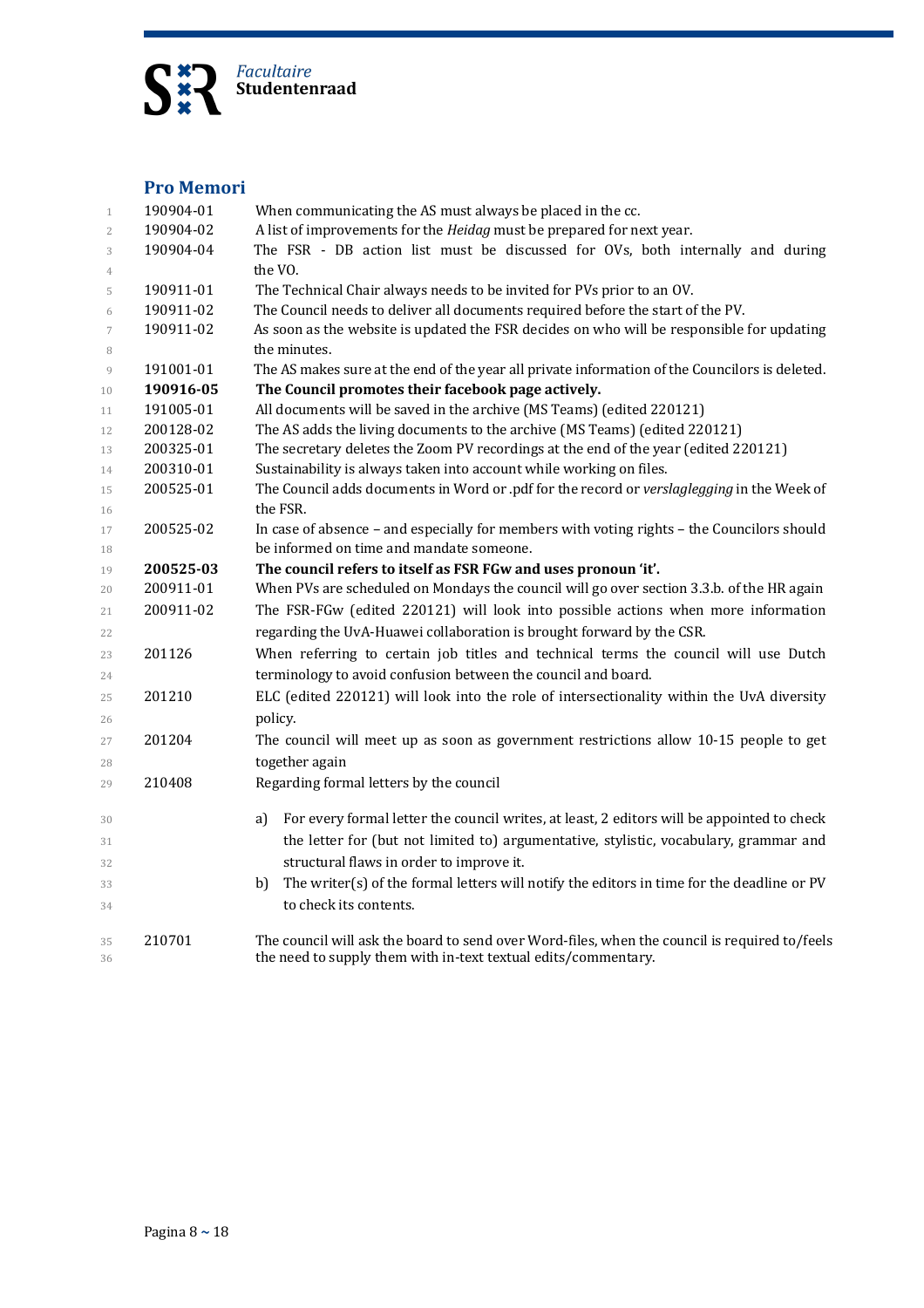

| $\overline{2}$ | <b>Pre-emptive decisions</b> |                                                                                                                                   |
|----------------|------------------------------|-----------------------------------------------------------------------------------------------------------------------------------|
| 3              | <b>None</b>                  |                                                                                                                                   |
| 4              |                              |                                                                                                                                   |
| 5              |                              |                                                                                                                                   |
| 6              | <b>Confirmed decisions</b>   |                                                                                                                                   |
| 7              | 210707                       | The FSR FGw 2021-2022 appoints Sara Kemper as CSR delegate for the FSR FGw 2021-2022.                                             |
| 8              | 210902-01                    | The FSR FGw 2021-2022 appoints Sara Kemper as Co-Chair for the FSR FGw 2021-2022.                                                 |
| 9<br>10        | 210902-02                    | The FSR FGw 2021-2021 appoints Mikayla Vieira Ribeiro as Co-Chair for the FSR FGw 2021-<br>2022.                                  |
| 11             | 210902-03                    | The FSR FGw 2021-2021 appoints Ciprian Piraianu as Vice-Chair for the FSR FGw 2021-2022.                                          |
| 12             | 210913-01                    | The FSR FGw 2021-2021 will operate via a working group structure.                                                                 |
| 13             | 210913-02                    | The FSR FGw 2021-2022 appoints Carlos van Eck as DB Member for the FSR FGw 2021-2022.                                             |
| 14             | 210913-03                    | The FSR FGw 2021-2022 appoints Julia Ballak as DB Member for the FSR FGw 2021-2022.                                               |
| 15             | 210913-04                    | The FSR FGw 2021-2022 appoints Tea Svendsen as Safe Person for the FSR FGw 2021-2022.                                             |
| 16             | 210913-05                    | The FSR FGw 2021-2022 appoints Angelina Senchi as Safe Person for the FSR FGw 2021-2022.                                          |
| 17             | 210913-06                    | The FSR FGw 2021-2022 appoints Sara Verveer as Treasurer for the FSR FGw 2021-2022.c                                              |
| 18             | 210913-07                    | The FSR FGw 2021-2022 appoints Svendsen, Van Eck and Malash as members of the                                                     |
| 19             |                              | Sollicitatiecommissie in search of a council assistant for the FSR FGw 2021-2022.                                                 |
| 20             | 211004-01                    | The FSR FGw 2021-2022 will scrap article 6.6 ("Als een raadslid een anonieme stemming                                             |
| 21             |                              | verzoekt, wordt deze gefaciliteerd. Deze stemming verloopt schriftelijk. De telling van deze                                      |
| 22             |                              | stemmen wordt gedaan door ten minste twee personen die niet lid zijn van de raad.") and                                           |
| 23             |                              | article 6.7 ("Schriftelijke stemmingen worden voor een termijn van minstens 1 jaar verzegeld                                      |
| 24             |                              | bewaard in de raadskamer. De Ambtelijk Secretaris draagt hier zorg voor.") from the                                               |
| 25             |                              | Huishoudelijk Reglement 2020-2021.                                                                                                |
| 26             | 211004-02                    | The FSR FGw will introduce a new article 6.6 to the Huishoudelijk Regelement 2021-2022,                                           |
| 27             |                              | which states the following principles:                                                                                            |
| 28             |                              | All voting results are reported in the minutes<br>$\bullet$                                                                       |
| 29             |                              | Closed votes only report the number of votes in favour, against, blank                                                            |
| 30             |                              | and abstain.                                                                                                                      |
| 31             |                              | Open votes report the number of votes per party in favour, against, blank<br>٠                                                    |
| 32             |                              | and abstain.                                                                                                                      |
| 33             |                              | Open voting is the standard procedure;<br>٠                                                                                       |
|                |                              | Closed voting is only permitted in the case of the appointment or deposition of                                                   |
| 34             |                              | council positions (e.g. treasurer, trust person, DB member, etc.)                                                                 |
| 35             |                              |                                                                                                                                   |
| 36             |                              | Votes during a closed voting procedure are considered anonymous.<br>Therefore, anonymous votes are only cast when it concerns the |
| 37             |                              |                                                                                                                                   |
| 38             |                              | appointment or deposition of council positions.                                                                                   |
| 39             |                              |                                                                                                                                   |
| 40             | 211004-03                    | The FSR FGw 2021-2022 will apply the discussed changes to the Huishoudelijk Reglement                                             |
| 41             |                              | and use the finalized Huishoudelijk Reglement 2021-2022.                                                                          |
| 42             |                              |                                                                                                                                   |
|                |                              |                                                                                                                                   |

|     | In favour   Against   Blank   Abstain |  |  |
|-----|---------------------------------------|--|--|
| TOF |                                       |  |  |



**Decisions**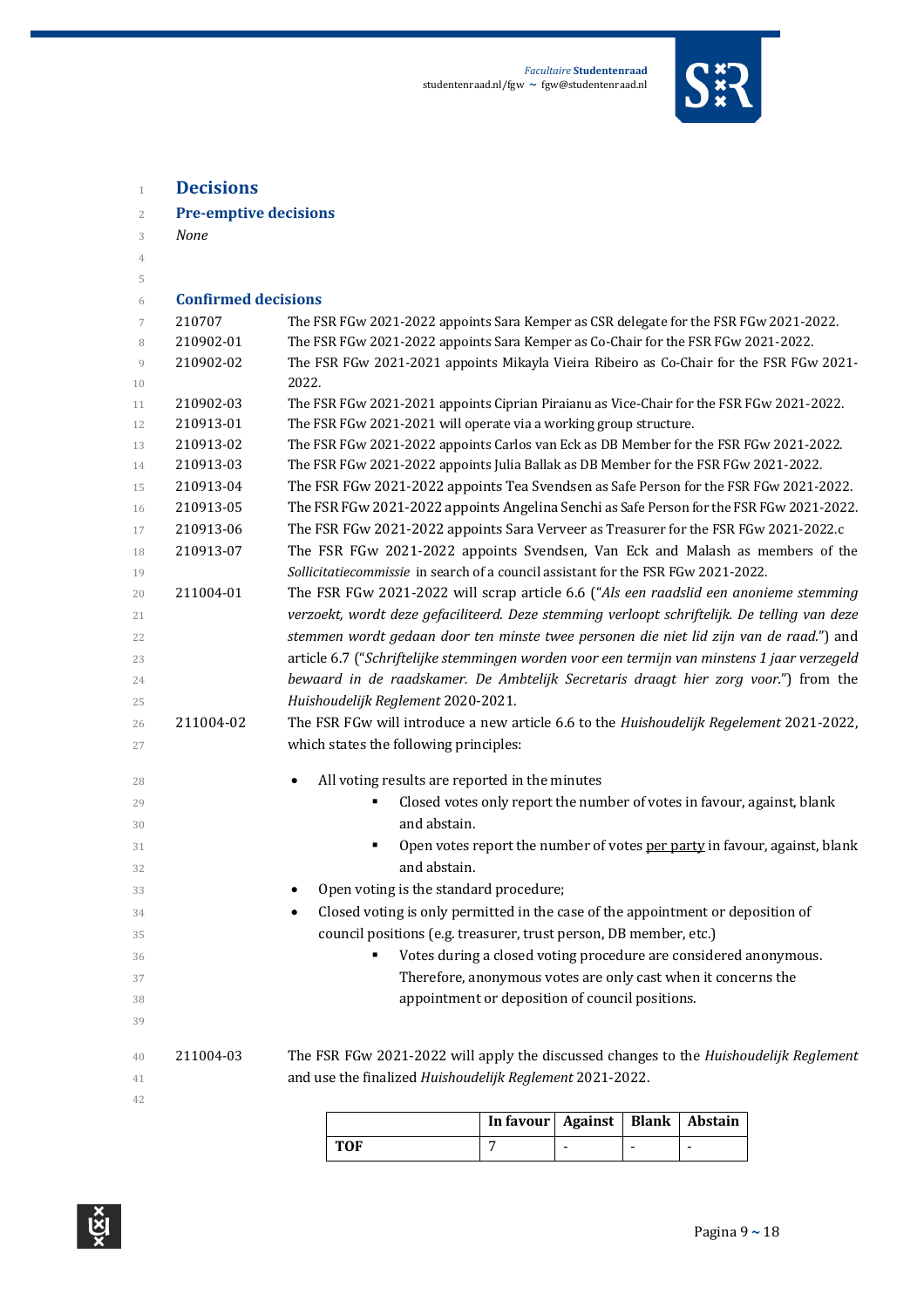

| Activistenpartij UvA |  |  |
|----------------------|--|--|
| 020                  |  |  |
| De Vrije Student     |  |  |

1

3 4

|                      | In favour Against | <b>Blank</b> | <b>Abstain</b> |
|----------------------|-------------------|--------------|----------------|
| <b>TOF</b>           |                   |              |                |
| Activistenpartij UvA |                   |              |                |
| 020                  |                   |              |                |
| De Vrije Student     |                   |              |                |



8

9

|                      | In favour Against | <b>Blank</b> | <b>Abstain</b> |
|----------------------|-------------------|--------------|----------------|
| <b>TOF</b>           |                   |              |                |
| Activistenpartij UvA |                   |              |                |
| 020                  |                   |              |                |
| De Vrije Student     |                   |              |                |

- 10
- 
- 

13

14

16

11 211025 The FSR FGw 2021-2022 will use the sustainability committment (inclduing the agreed 12 upon changes during the PV of 211025) for the council year 2021-2022.

|                      | In favour   Against |  | <b>Blank</b>   Abstain |
|----------------------|---------------------|--|------------------------|
| <b>TOF</b>           |                     |  |                        |
| Activistenpartij UvA | 2                   |  |                        |
| 020                  |                     |  |                        |
| De Vrije Student     |                     |  |                        |

15 211105 The FSR FGw 2021-2022 will advise positively on the Faculty Budget 2022.

**In favour Against Blank Abstain TOF** 6 - 1 **Activistenpartij** UvA 2 - - - - -**020** - - - 1 **De Vrije Student** 1 - - -

17

18 211101-01 The FSR FGw 2021-2022 selects A.E.A. (Alexandra) Hall Allen as their council assistant for 19 **the current council year.**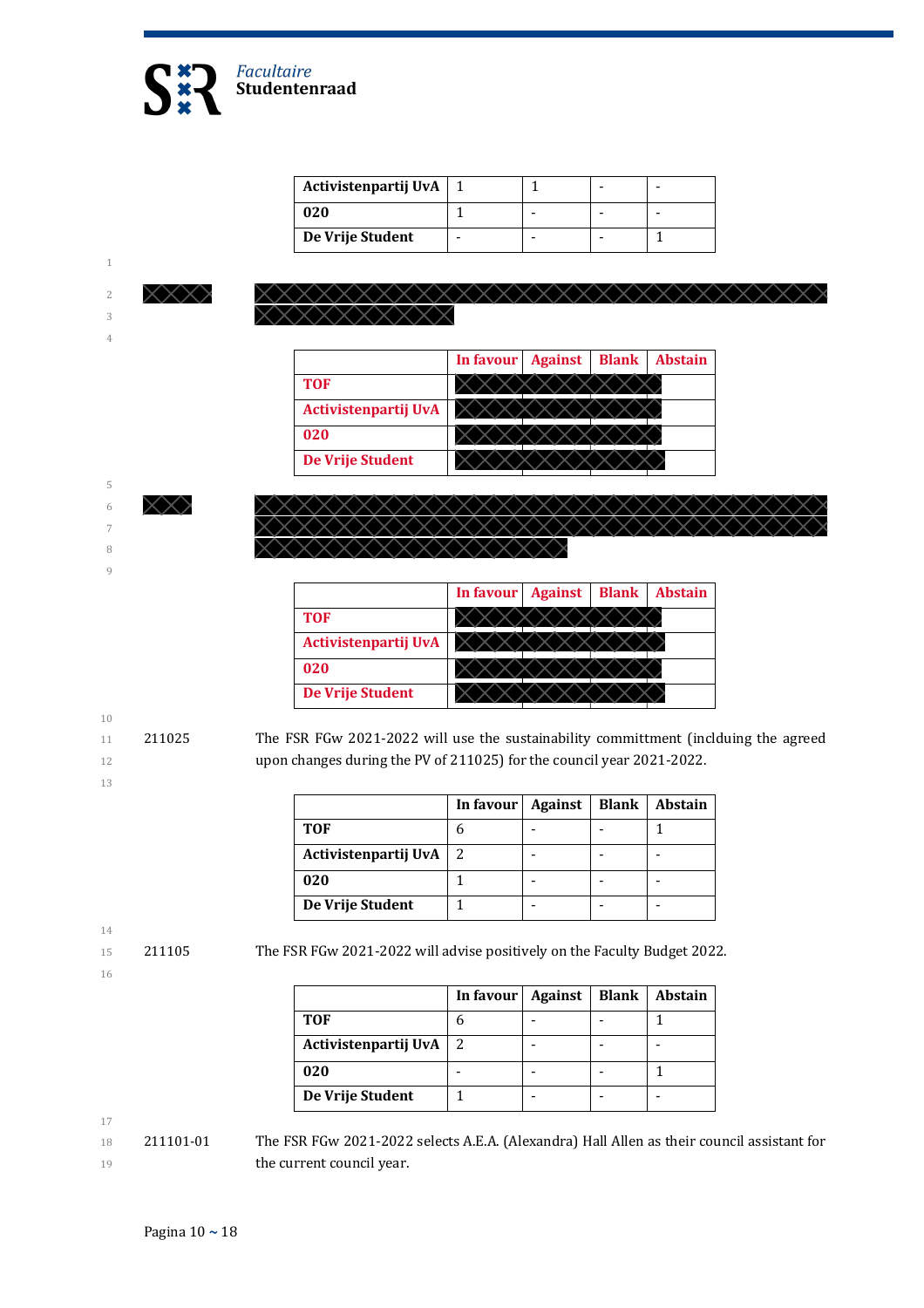

|                      | In favour $\vert$ | <b>Against</b> | <b>Blank</b> | <b>Abstain</b> |
|----------------------|-------------------|----------------|--------------|----------------|
| <b>TOF</b>           |                   |                |              |                |
| Activistenpartij UvA | $\mathbf{1}$      |                |              |                |
| 020                  |                   |                |              |                |
| De Vrije Student     |                   |                |              |                |

3 211101-02 The FSR FGw 2021-2022 will discuss and argue in favor of the black text suggestions of their OER suggestion document at the *deurendichtbijenenkomst*

|                      | In favour $\vert$ | Against | Blank | <b>Abstain</b> |
|----------------------|-------------------|---------|-------|----------------|
| <b>TOF</b>           |                   |         |       |                |
| Activistenpartij UvA |                   |         |       |                |
| 020                  |                   |         |       |                |
| De Vrije Student     |                   |         |       |                |

| 6  |        |                                                                                                         |  |  |  |  |
|----|--------|---------------------------------------------------------------------------------------------------------|--|--|--|--|
| 7  | 211112 | FSR FGw 2021-2022 their sollicitatiecommissie (SoCo) will adhere to the following guidelines for        |  |  |  |  |
| 8  |        | future appointments of council assistants:                                                              |  |  |  |  |
| 9  |        |                                                                                                         |  |  |  |  |
| 10 |        | After the application procedure, the SoCo will choose a candidate that they consider most<br>$\circ$    |  |  |  |  |
| 11 |        | suitable for the position. Before the council's next PV, the SoCo will present a document to            |  |  |  |  |
| 12 |        | the council which consists of the following parts:                                                      |  |  |  |  |
| 13 |        | A motivation letter from the candidate in question;                                                     |  |  |  |  |
| 14 |        | The CV of the candidate in question;<br>٠                                                               |  |  |  |  |
| 15 |        | An extensive report from the SoCo in which they elaborate on the application<br>٠                       |  |  |  |  |
| 16 |        | procedure, present their findings and explain why the candidate in question is the                      |  |  |  |  |
| 17 |        | most suitable                                                                                           |  |  |  |  |
| 18 |        | The council keeps the names of the candidates and the discussion of the application<br>$\circ$          |  |  |  |  |
| 19 |        | documents confidential.                                                                                 |  |  |  |  |
| 20 |        | The council can vote on the appointment only after it has received these documents.<br>$\circ$          |  |  |  |  |
| 21 |        | Candidates will only be informed about the status of their application after the council has<br>$\circ$ |  |  |  |  |
| 22 |        | made a definitive decision.                                                                             |  |  |  |  |
| 23 |        | If the council rejects an appointment proposal, the SoCo will either:<br>$\circ$                        |  |  |  |  |
| 24 |        | Select a new candidate and write a new report;                                                          |  |  |  |  |
| 25 |        | Write a new report on the same candidate;<br>٠                                                          |  |  |  |  |
| 26 |        | Step down after which the council votes in a new SoCo                                                   |  |  |  |  |
| 27 |        |                                                                                                         |  |  |  |  |
|    |        | In favour<br><b>Blank</b><br><b>Abstain</b><br><b>Against</b>                                           |  |  |  |  |

|                      | In favour   Against | Blank | <b>Abstain</b> |
|----------------------|---------------------|-------|----------------|
| <b>TOF</b>           |                     |       |                |
| Activistenpartij UvA | 2                   |       |                |
| 020                  |                     |       |                |
| De Vrije Student     |                     |       |                |

29 211117-01 The FSR FGw 2021-2022 agrees to the budget of 250 euros for their *Constitutieborrel*.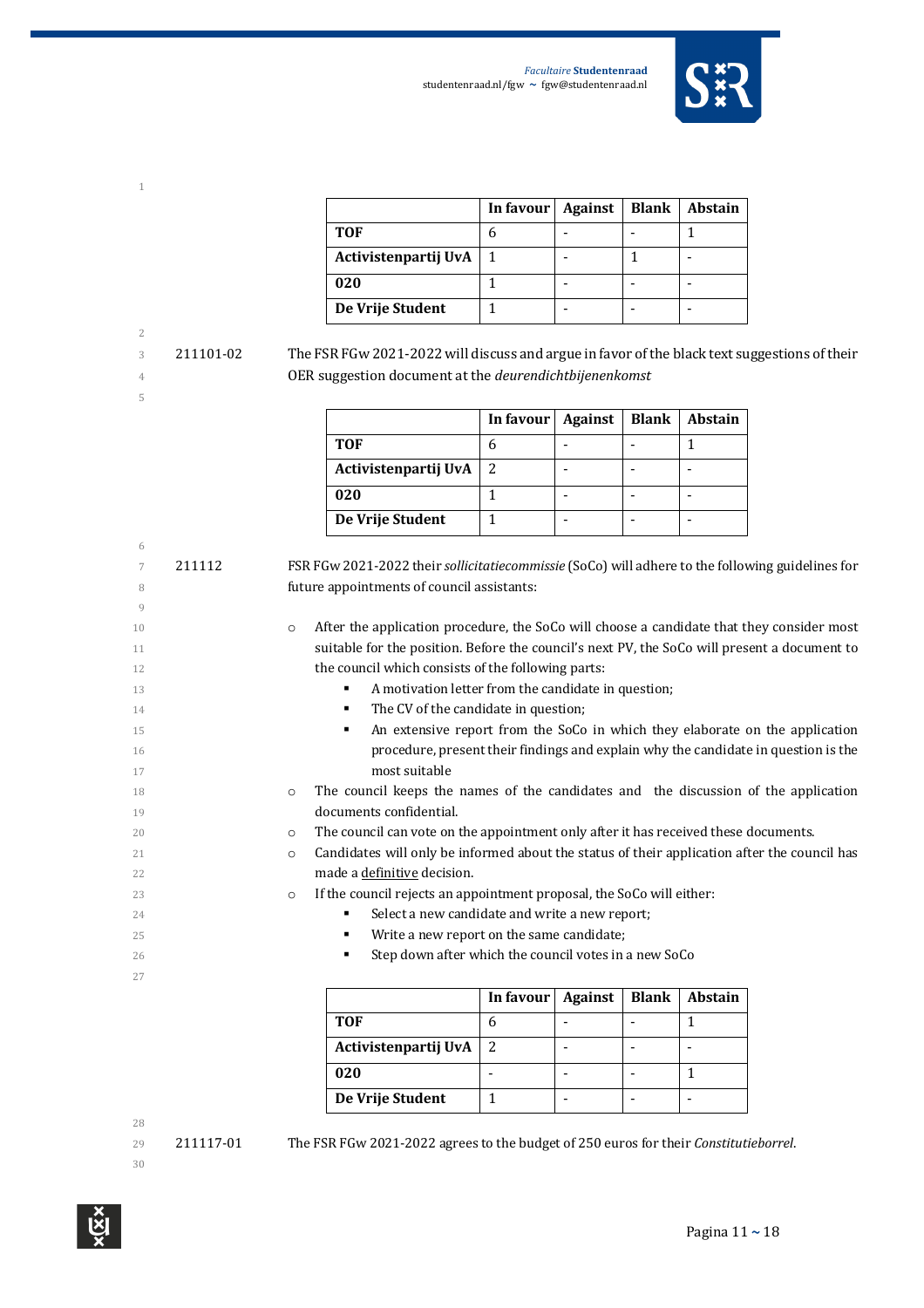

|                      | In favour | Against | Blank | Abstain |
|----------------------|-----------|---------|-------|---------|
| <b>TOF</b>           |           |         |       |         |
| Activistenpartij UvA |           |         |       |         |
| 020                  |           |         |       |         |
| De Vrije Student     |           |         |       |         |

3

4

7

2 211117-02 The FSR FGw 2021-2022 will use Wandkrant  $#1$ .

|                      | In favour   Against | <b>Blank   Abstain</b> |
|----------------------|---------------------|------------------------|
| <b>TOF</b>           |                     |                        |
| Activistenpartij UvA |                     |                        |
| 020                  |                     |                        |
| De Vrije Student     |                     |                        |

5 211117-03 The FSR FGw 2021-2022 will publish the questions for the alcohol policy survey 6 (November/December) 2021.

|                      | In favour   Against | Blank | Abstain |
|----------------------|---------------------|-------|---------|
| <b>TOF</b>           |                     |       |         |
| Activistenpartij UvA |                     |       |         |
| 020                  |                     |       |         |
| De Vrije Student     |                     |       |         |

8

12

9 211124 The FSR FGw 2021-2022 will send the letter titled *Unsolicited Advice: Temporary Facility* 10 **Aftercare Regarding Past Social Safety Situations for Staff and Students to the fDB on the** 11 **November 23rd, 2021.** 

|                          | In favour | <b>Against</b> | <b>Blank</b> | <b>Abstain</b> |
|--------------------------|-----------|----------------|--------------|----------------|
| TOF                      |           |                |              |                |
| Activistenpartij UvA   2 |           |                |              |                |
| 020                      |           |                |              |                |
| De Vrije Student         |           |                |              |                |

13

17

14 211126-01 The FSR FGw 2021-2022 will remove the working agreement from the Diversity 15 commitment and set up a separate amendment proposal to include the section in the 16 *Huishoudelijk Reglement*

|                      | In favour | Against | <b>Blank</b> | <b>Abstain</b> |
|----------------------|-----------|---------|--------------|----------------|
| TOF                  |           |         |              |                |
| Activistenpartij UvA |           |         |              |                |
| 020                  |           |         |              |                |
| De Vrije Student     |           |         |              |                |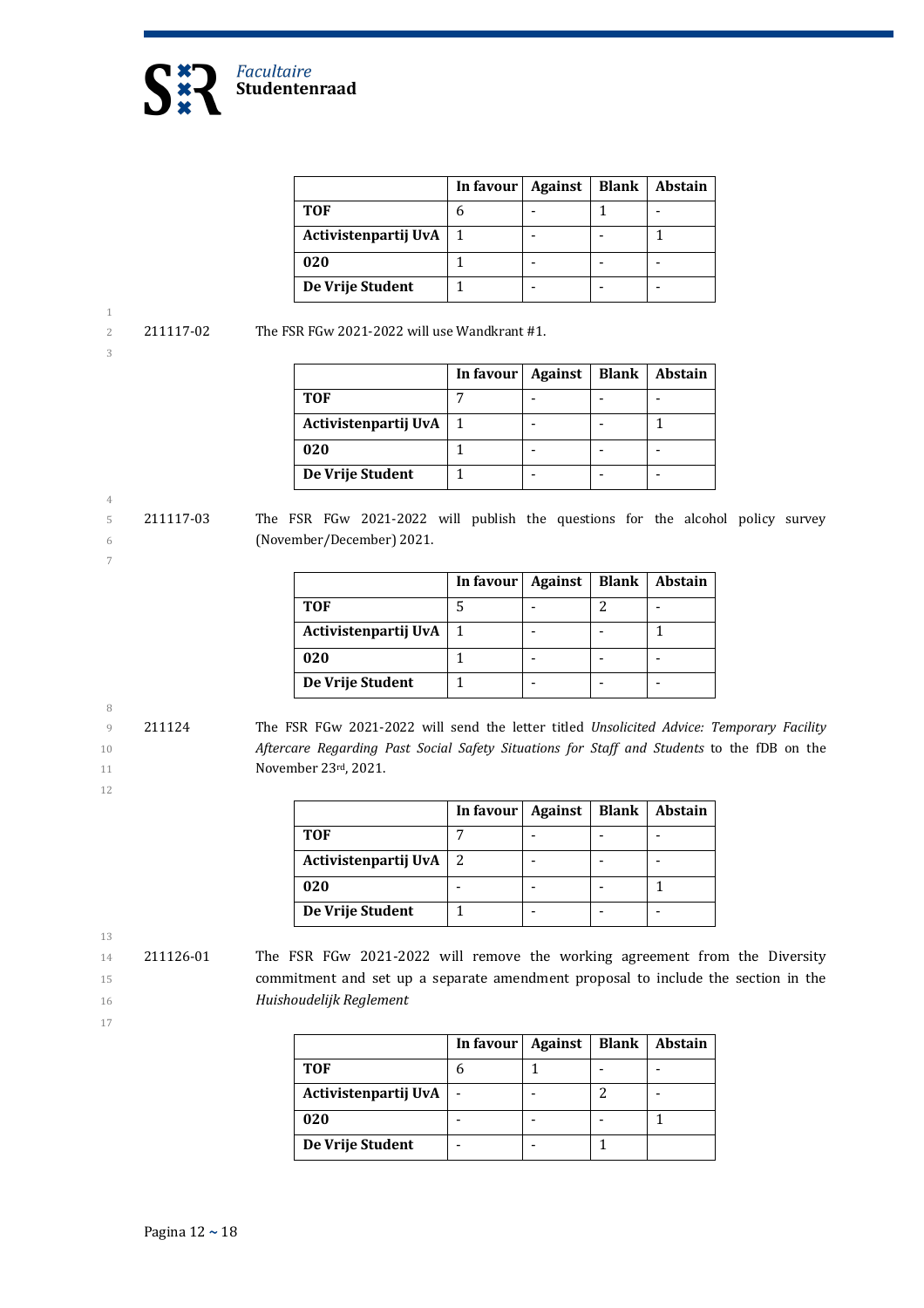

- 
- 5
- 2 211126-02 The FSR FGw 2021-2022 will add a disclaimer to the glossary of the Diversity Commitment 3 stressing that the definitions are related only to the context of this document. Moreover, 4 they will also include the source of theories in the diversity commitment.

|                      | In favour $\vert$ | Against | <b>Blank</b> | <b>Abstain</b> |
|----------------------|-------------------|---------|--------------|----------------|
| <b>TOF</b>           |                   |         |              |                |
| Activistenpartij UvA | 2                 |         |              |                |
| 020                  |                   |         |              |                |
| De Vrije Student     |                   |         |              |                |

#### 6

8

7 211126-03 The FSR FGw 2021-2022 will commit to the Diversity Commitment 2021-2022.

|                      | In favour   Against | <b>Blank</b> | <b>Abstain</b> |
|----------------------|---------------------|--------------|----------------|
| <b>TOF</b>           |                     |              |                |
| Activistenpartij UvA |                     |              |                |
| 020                  |                     |              |                |
| De Vrije Student     |                     |              |                |

#### 9

12

10 211126-04 The FSR FGw 2021-2022 will support the Hotel Mokum solidarity demonstration tonight 11 (November 26<sup>th</sup>, 2021) by reposting the announcement on their Instagram page.

|                      | In favour   Against | <b>Blank</b> | Abstain |
|----------------------|---------------------|--------------|---------|
| <b>TOF</b>           |                     |              |         |
| Activistenpartij UvA | 2                   |              |         |
| 020                  |                     |              |         |
| De Vrije Student     |                     |              |         |

13

14 211126-05 The FSR FGw 2021-2022 will allocate  $\epsilon$ 200 of their budget to council mugs.

| I | ۰ |  |
|---|---|--|
|   | ٩ |  |

**In favour** | Against | Blank | Abstain **TOF** 6 - 1 **Activistenpartij UvA** 2 - - - **020** - 1 - 1 1 **De Vrije Student** | 1 | - | - | -

### 16

17 211126-06 The FSR FGw 2021-2022 will allocate  $\epsilon$ 300 of their budget to literature to ensure the 18 council remains updated and involved on important themes

|                          | In favour   Against   Blank   Abstain |  |  |
|--------------------------|---------------------------------------|--|--|
| TOF                      |                                       |  |  |
| Activistenpartij UvA   2 |                                       |  |  |

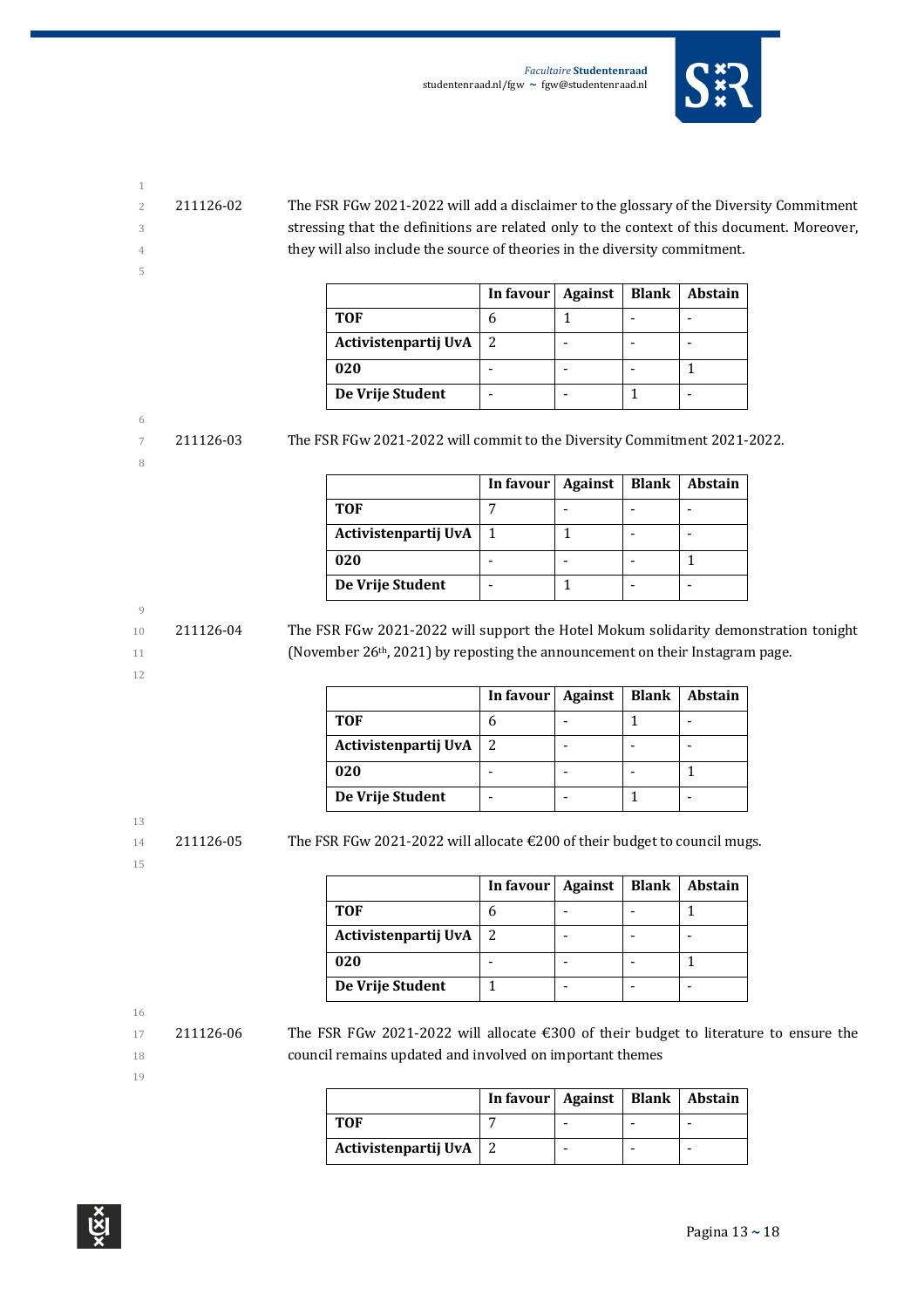

| 020              |  |  |
|------------------|--|--|
| De Vrije Student |  |  |

### 2 211126-07 The FSR FGw 2021-2022 will allocate €200 of their budget to office refreshments (e.g., 3 snacks) to accommodate visiting students and improving student engagement.

|                      | In favour   Against | Blank | Abstain |
|----------------------|---------------------|-------|---------|
| TOF                  |                     |       |         |
| Activistenpartij UvA |                     |       |         |
| 020                  |                     |       |         |
| De Vrije Student     |                     |       |         |

#### 5 6 211126-08 The FSR FGw 2021-2022 will allocate  $\epsilon$ 500 to organising a holiday council event for 7 teambuilding and expressing gratitude for council work.

|                      | In favour | Against | <b>Blank</b> | Abstain |
|----------------------|-----------|---------|--------------|---------|
| TOF                  |           |         |              |         |
| Activistenpartij UvA |           |         |              |         |
| 020                  |           |         |              |         |
| De Vrije Student     |           |         |              |         |

#### 9

8

1

4

10 211130-01 The FSR FGw 2021-2022 will support the OC MA Linguistics' suggested OER amendments 11 during the OER pre-disucssion meeting

12

|                          | In favour | Against | Blank   Abstain |
|--------------------------|-----------|---------|-----------------|
| TOF                      |           |         |                 |
| Activistenpartij UvA   2 |           |         |                 |
| 020                      |           |         |                 |
| De Vrije Student         |           |         |                 |

13

14 211130-02 The FSR FGw 2021-2022 will support the OC Philosophy's suggested OER amendments 15 during the OER pre-disucssion meeting

16

|                      | In favour | Against | <b>Blank</b> | Abstain |
|----------------------|-----------|---------|--------------|---------|
| <b>TOF</b>           |           |         |              |         |
| Activistenpartij UvA |           |         |              |         |
| 020                  |           |         |              |         |
| De Vrije Student     |           |         |              |         |

17

18 211203-01 The FSR FGw 2021-2022 will send out the >1 day excursion memo as formulated during the 19 **PV** (211203).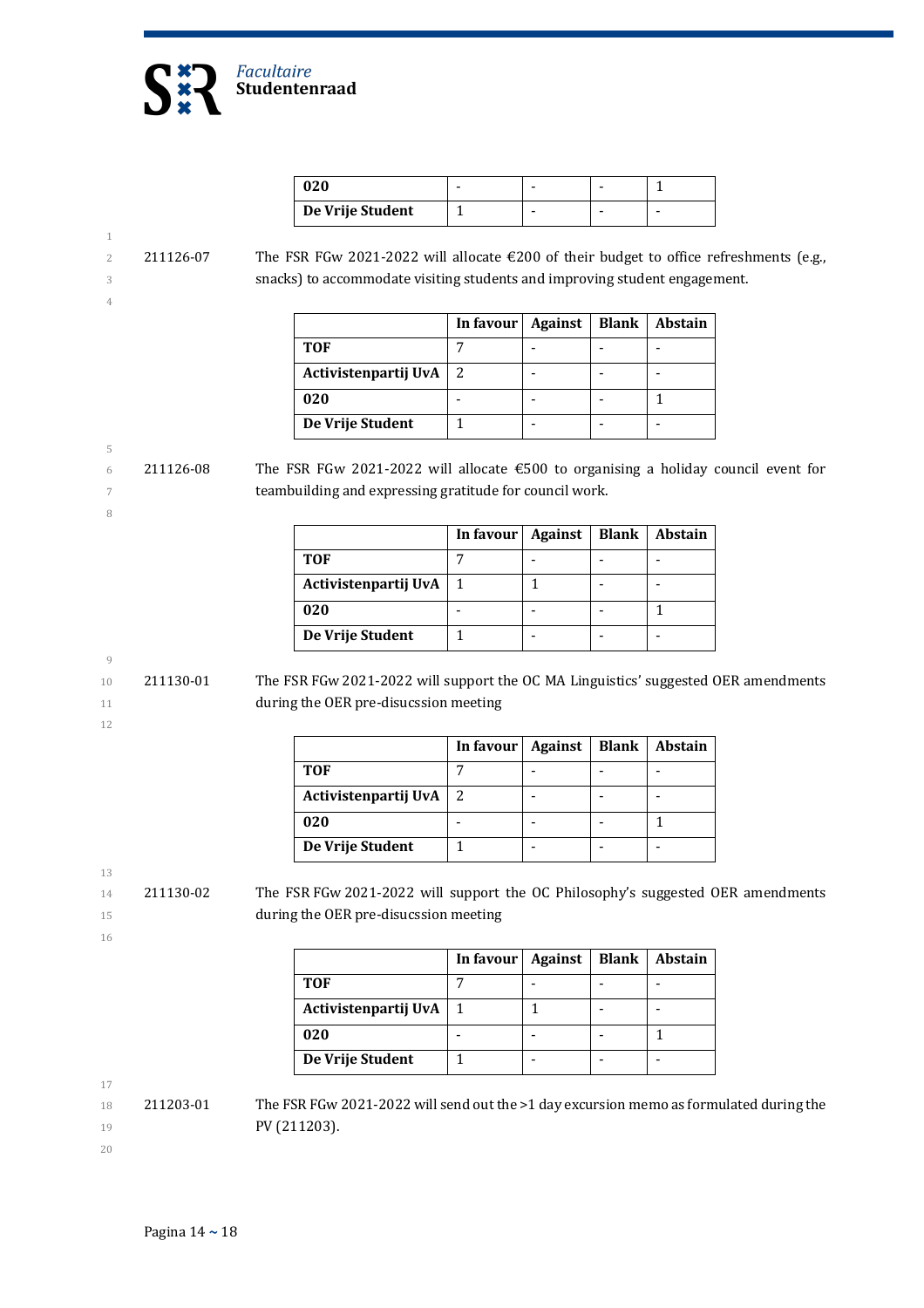

|                      | In favour   Against | Blank | Abstain |
|----------------------|---------------------|-------|---------|
| <b>TOF</b>           |                     |       |         |
| Activistenpartij UvA | 2                   |       |         |
| 020                  |                     |       |         |
| De Vrije Student     |                     |       |         |

2 211203-02 The FSR FGw 2021-2022 will send a negative unsolicited advice regarding the alcohol 3 policy.

5

8

|                      | In favour | Against | Blank | Abstain |
|----------------------|-----------|---------|-------|---------|
| <b>TOF</b>           |           |         |       |         |
| Activistenpartij UvA | 2         |         |       |         |
| 020                  |           |         |       |         |
| De Vrije Student     |           |         |       |         |

6 211210-01 The FSR FGw 2021-2022 selects M.L.M, (Misha) Hajnoorolah-Khamseh as their council 7 **assistant for the current council year.** 

|                          | In favour   Against | <b>Blank</b> | Abstain |
|--------------------------|---------------------|--------------|---------|
| TOF                      |                     |              |         |
| Activistenpartij UvA   2 |                     |              |         |
| 020                      |                     |              |         |
| De Vrije Student         |                     |              |         |

# 9

10 211210-02 The FSR FGw 2021-2022 supports the OC Philosophy's stance regarding the 10EC research 11 school requirement in the current OER discussion.

|                      | In favour | Against | <b>Blank</b> | <b>Abstain</b> |
|----------------------|-----------|---------|--------------|----------------|
| TOF                  |           |         |              |                |
| Activistenpartij UvA |           |         |              |                |
| 020                  |           |         |              |                |
| De Vrije Student     |           |         |              |                |

13

12

16

14 211210-03 The FSR FGw 2021-2022 supports the CSR's letter regarding the provision of online 15 **alternatives for tests at the university.** 

|                      | In favour   Against | <b>Blank</b> | <b>Abstain</b> |
|----------------------|---------------------|--------------|----------------|
| <b>TOF</b>           |                     |              |                |
| Activistenpartij UvA | 2                   |              |                |
| 020                  |                     |              |                |
| De Vrije Student     |                     |              |                |

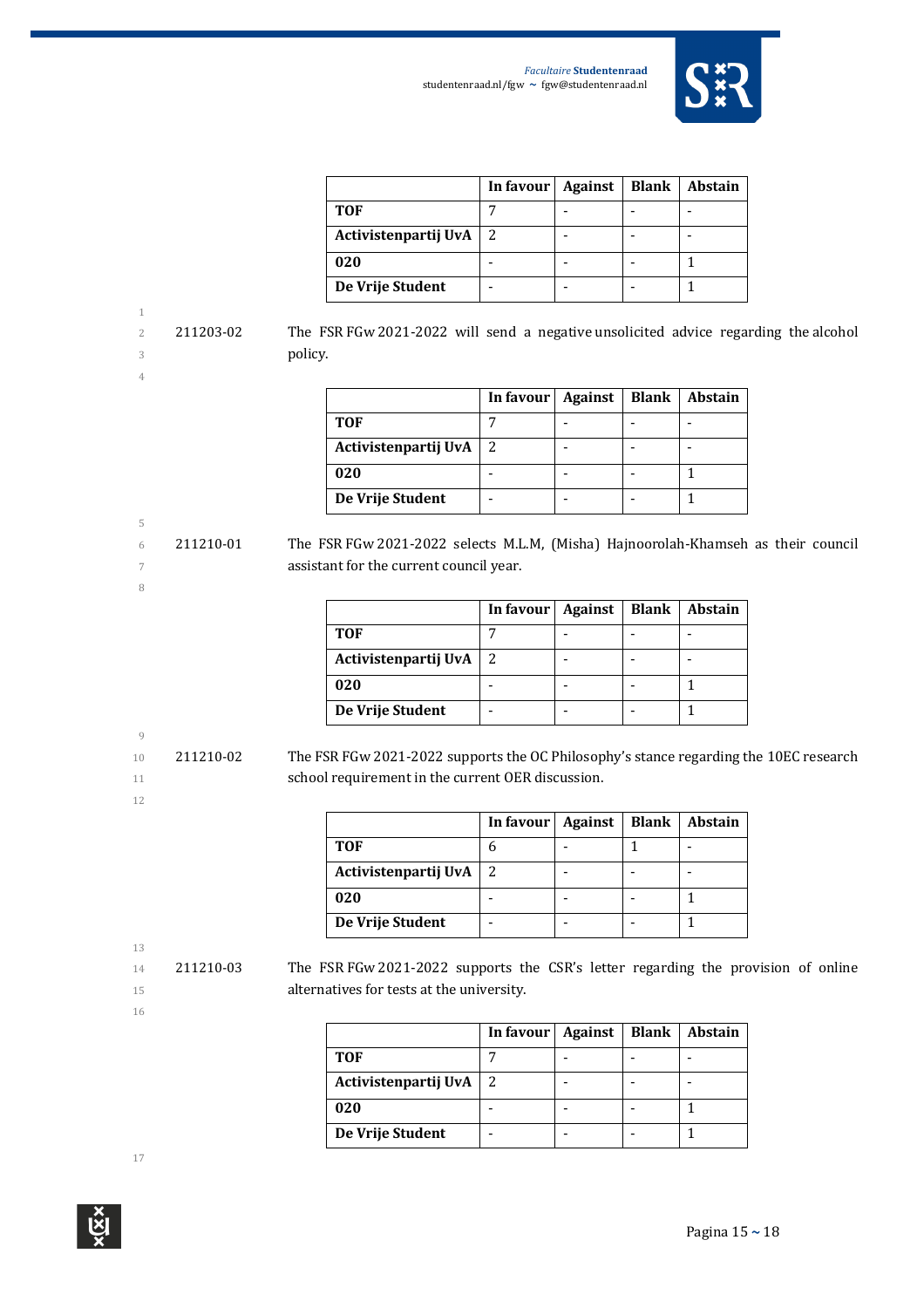

4

8

9

13

14

17

18

21

1 220118 The FSR FGw 2021-2022 will send their BA *Cultuurwetenschappen* language change dissent 2 letter.

|                      | In favour | Against | <b>Blank</b> | <b>Abstain</b> |
|----------------------|-----------|---------|--------------|----------------|
| TOF                  |           |         |              |                |
| Activistenpartij UvA | 2         |         |              |                |
| 020                  |           |         |              |                |
| De Vrije Student     |           |         |              |                |

5 220121-01 The FSR FGw 2021-2022 supports the *compensatieprotest* on the 5<sup>th</sup> of February 2022 by 6 showing their support on social media, joining the *steunlijst* as an organisation and by 7 **attending the protest.** 

|                      | In favour | Against | <b>Blank</b> | <b>Abstain</b> |
|----------------------|-----------|---------|--------------|----------------|
| <b>TOF</b>           |           |         |              |                |
| Activistenpartij UvA | 2         |         |              |                |
| 020                  |           |         |              |                |
| De Vrije Student     |           |         |              |                |

10 220121-02 FSR FGw 2021-2022 will help the *actiecomité Amsterdam* to organize the protest by 11 offering their support and network to help spread the information and by asking the fDB to 12 **support the protest.** 

|                          | In favour   Against |  | <b>Blank</b>   Abstain |
|--------------------------|---------------------|--|------------------------|
| <b>TOF</b>               |                     |  |                        |
| Activistenpartij UvA   2 |                     |  |                        |
| 020                      |                     |  |                        |
| De Vrije Student         |                     |  |                        |

15 220216-01 The FSR FGw 2021-2022 will use the Budget 2022 as presented by the treasurer on the 16<sup>th</sup> 16 of February 2022.

|                          | In favour   Against   Blank   Abstain |  |  |
|--------------------------|---------------------------------------|--|--|
| TOF                      |                                       |  |  |
| Activistenpartij UvA   2 |                                       |  |  |

19 220223-01 The FSR FGw 2021-2022 will demand from the fDB that the council should set its own 20 **language skill requirements for its council assistants.** 

|                      | In favour   Against   Blank   Abstain |  |   |
|----------------------|---------------------------------------|--|---|
| TOF                  |                                       |  | - |
| Activistenpartij UvA |                                       |  | - |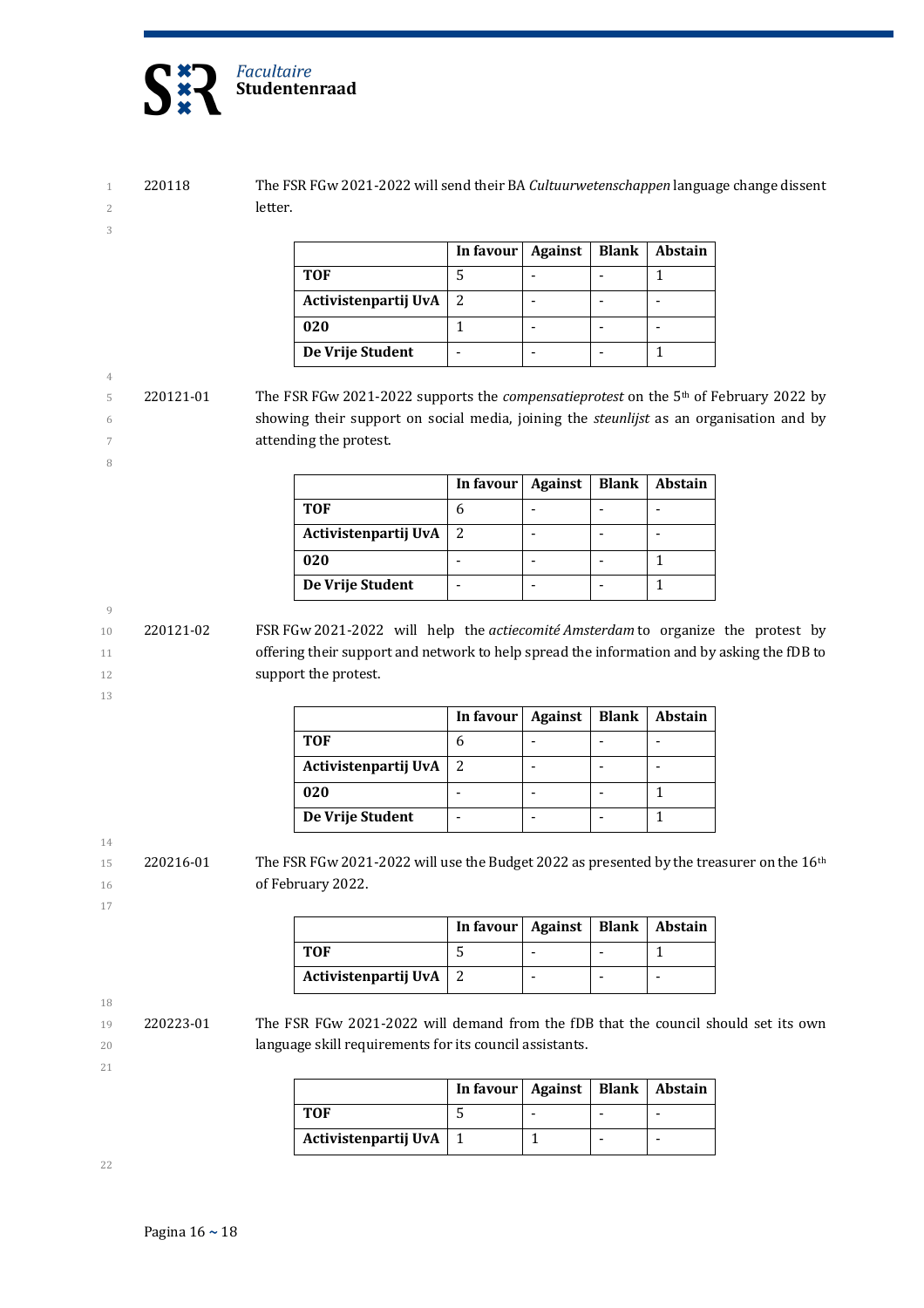

|                                     |           | The FSR FGw 2021-2022 will publish the application as discussed during the PV of the $23^{\text{rd}}$<br>of February 2022.                                                                                                                                                                          |                     |                     |                                  |                                                      |
|-------------------------------------|-----------|-----------------------------------------------------------------------------------------------------------------------------------------------------------------------------------------------------------------------------------------------------------------------------------------------------|---------------------|---------------------|----------------------------------|------------------------------------------------------|
|                                     |           |                                                                                                                                                                                                                                                                                                     | In favour           | <b>Against</b>      | <b>Blank</b>                     | Abstain                                              |
|                                     |           | <b>TOF</b>                                                                                                                                                                                                                                                                                          | 5                   |                     | $\overline{a}$                   | $\blacksquare$                                       |
|                                     |           | Activistenpartij UvA                                                                                                                                                                                                                                                                                | $\mathbf{1}$        | $\mathbf{1}$        | $\blacksquare$                   | $\overline{\phantom{a}}$                             |
| 220223-03                           |           | The FSR FGw 2021-2022 elects Juliet Hondtong as member to the Sollicitatiecommissie,<br>replacing Farah Malash.                                                                                                                                                                                     |                     |                     |                                  |                                                      |
|                                     |           | <b>Against</b><br>In favour                                                                                                                                                                                                                                                                         | <b>Blank</b>        | Abstain             |                                  |                                                      |
|                                     |           | $\overline{7}$                                                                                                                                                                                                                                                                                      | $\overline{a}$      |                     |                                  |                                                      |
| 220223-04                           | with ASVA | The FSR FGw 2021-2022 will co-organize a welcoming event for the dean in collaboration                                                                                                                                                                                                              |                     |                     |                                  |                                                      |
|                                     |           |                                                                                                                                                                                                                                                                                                     | In favour           | <b>Against</b>      | <b>Blank</b>                     | Abstain                                              |
|                                     |           | <b>TOF</b>                                                                                                                                                                                                                                                                                          | 5                   | ÷,                  | $\blacksquare$                   | $\overline{\phantom{a}}$                             |
|                                     |           | Activistenpartij UvA                                                                                                                                                                                                                                                                                | $\mathbf{1}$        | $\blacksquare$      | $\overline{a}$                   | $\mathbf{1}$                                         |
|                                     |           |                                                                                                                                                                                                                                                                                                     | In favour           | <b>Against</b>      | <b>Blank</b>                     | Abstain                                              |
|                                     |           | <b>TOF</b><br>Activistenpartij UvA<br>The FSR FGw 2021-2022 will publish the attached opinion piece [sent in the email vote on March<br>7 <sup>th</sup> , 2022, at 15:37] on Folia together with the ASVA student union.                                                                            | 4<br>$\blacksquare$ | $\overline{a}$<br>2 | $\mathbf{1}$<br>$\blacksquare$   | $\bar{\phantom{a}}$<br>$\blacksquare$                |
|                                     |           |                                                                                                                                                                                                                                                                                                     | In favour           | <b>Against</b>      | <b>Blank</b>                     | Abstain                                              |
|                                     |           | <b>TOF</b>                                                                                                                                                                                                                                                                                          | 4                   | 1                   | L,                               |                                                      |
|                                     |           | Activistenpartij UvA                                                                                                                                                                                                                                                                                | $\overline{2}$      | $\blacksquare$      | $\overline{\phantom{a}}$         | $\blacksquare$                                       |
|                                     |           | The FSR FGw 2021-2022 proposes to allow ASVA student union to publish the attached opinion<br>piece [sent in the email vote on March 7 <sup>th</sup> , 2022, at 15:37] without the signature of the FSR FGw.<br>In case the FSR FGw decides it does not want to publish the attached opinion piece. |                     |                     |                                  |                                                      |
|                                     |           |                                                                                                                                                                                                                                                                                                     | In favour           | <b>Against</b>      | <b>Blank</b>                     | Abstain                                              |
|                                     |           | <b>TOF</b>                                                                                                                                                                                                                                                                                          | 5                   | ÷                   | $\blacksquare$<br>$\blacksquare$ | $\overline{\phantom{a}}$<br>$\overline{\phantom{m}}$ |
| 220309-01<br>220309-02<br>220309-03 |           | Activistenpartij UvA<br>The FSR FGw 2021-2022 will add to the working agreement ('Huishoudelijk Reglement') the<br>amendments 17.1 - 17.6 (excluding 17.4) as written under the point 'Proposed Amendment'.                                                                                         | $\overline{c}$      |                     |                                  |                                                      |